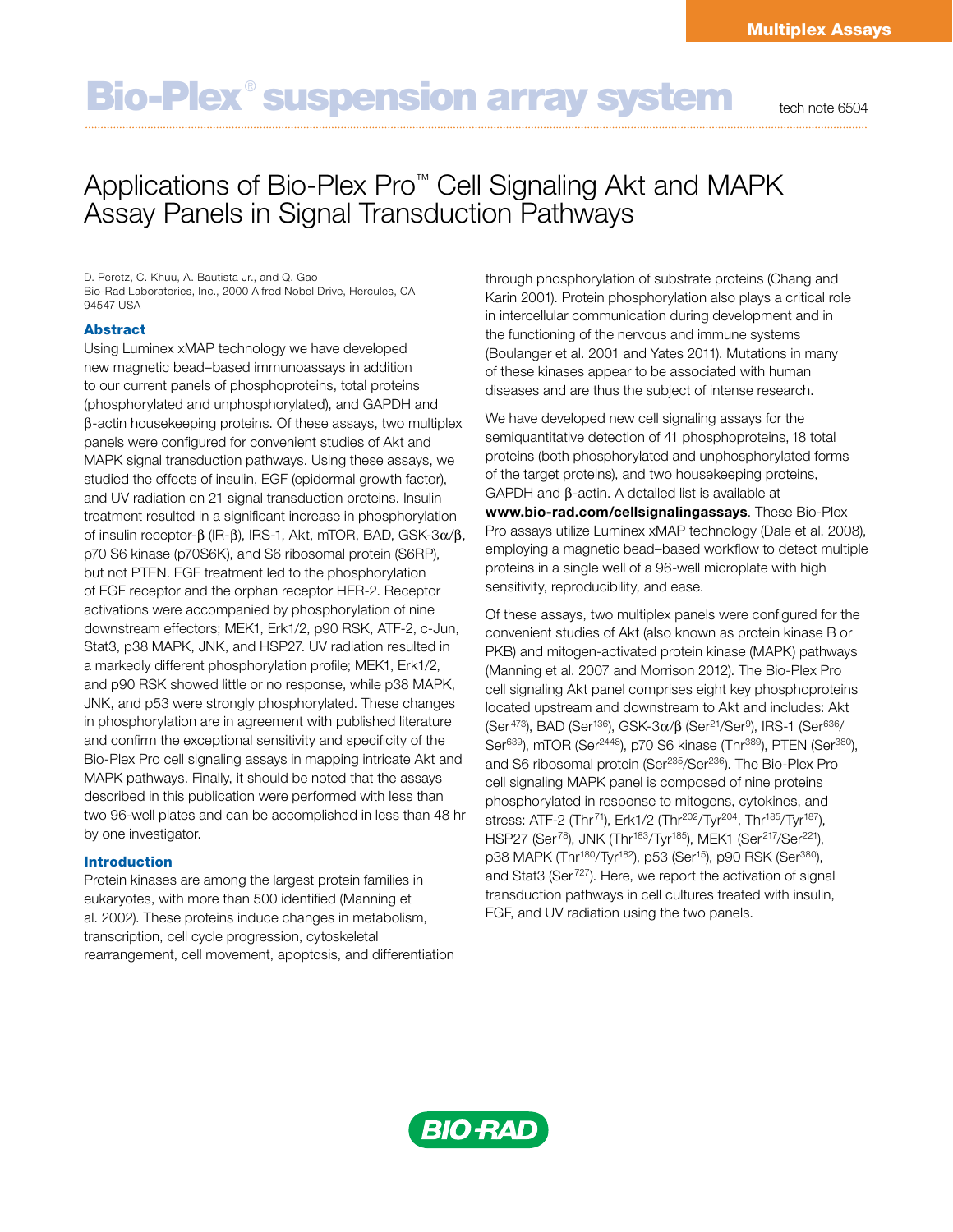#### **Materials**

The Bio-Plex Pro cell signaling Akt 8-plex and the Bio-Plex Pro cell signaling MAPK 9-plex panels (catalog #LQ0- 0006JK0K0RR and LQ0-0000S6KL81S) are provided as ready-to-use kits. The kits include antibody-coupled magnetic beads, detection antibodies, cell wash buffer, cell lysis buffer, cell lysis factor QG, detection antibody diluent, streptavidin-PE, bead resuspension buffer, wash buffer, 96-well flat bottom plate, sealing tapes, and quick guide. The panels are provided with four positive cell lysate controls, the Akt kit includes NIH 3T3 treated with PDGF, HEK-293 treated with EGF, SK-BR-3 treated with EGF, and PC12 treated with NGF-b, while the MAPK kit includes HEK-293 treated with UV, HEK-293 treated with EGF, SK-BR-3 treated with EGF, and HeLa treated with  $IFN-\alpha$ . Kits are provided with background cell lysate control (phosphatase-treated HeLa lysate). The following cell lines were used in this study: Hep G2 (derived from hepatocellular carcinoma), HEK 293 (derived from adenovirus-infected embryonic epithelial cells), and SK-BR-3 (derived from breast adenocarcinoma overexpressing the HER-2/c-erbB-2 gene product) were purchased from ATCC (catalog #HB-8065, CRL-1573, and HTB-30). Human recombinant insulin and EGF were purchased from Santa Cruz Biotechnology and EMD Millipore.

#### Methods

#### Cell Culture and Treatment

Cell lines were cultured according to ATCC guidance. Hep G2 and SK-BR-3 cells were cultured in serum-free media for 18 hr prior to treatment with 1 µg/ml insulin for 30 min and 75 ng/ml EGF for 7.5 min. HEK 293 cells were exposed to 30 mJ UV using Stratalinker UV 2400 and harvested after 2 hr incubation with growth media. Cells were lysed using reagents and protocols from the Bio-Plex Pro cell signaling kits. Protein concentration was measured and adjusted to 0.2 mg/ml using Bio-Rad's *DC*™ protein assay kit (catalog #500-0112). In cases where higher sensitivity is required, testing with higher protein concentration should be tried.

#### Bio-Plex Multiplex Immunoassays

The principle of the Bio-Plex Pro bead–based assays is similar to capture sandwich immunoassays (Zhou and Geng 2011 and Yeung et al. 2011). The capture antibody–coupled beads are first incubated with the sample followed by incubation with biotinylated detection antibodies. After washing away the unbound biotinylated antibodies, the beads are incubated with a reporter streptavidin-phycoerythrin (SA-PE) conjugate. The beads are then passed through the Bio-Plex® array reader, which measures the fluorescence of the bound SA-PE on each bead. Measurements are provided as the median fluorescence intensity (MFI) for a given bead population. Bead populations are identified by fluorescence to determine the analyte being measured. All assay incubations are performed at room temperature as described in the instruction manual (Bio-Rad part number 10024929). In our study, all washes were

performed using a Bio-Plex Pro wash station with cycles of 200 µl of wash buffer per well. Assays were developed using the Bio-Plex 200 system at high photomultiplier tube (PMT) voltage setting. The assays are fully compatible with the low PMT setup and the other Bio-Plex readers: Bio-Plex 3D and Bio-Plex® MAGPIX™ array readers. Data acquisition was done using Bio-Plex Manager™ 6.1 software.

### Assay Performance Characteristics

All Bio-Plex Pro cell signaling assays, including both panels, exhibited intra- and inter-assay %CVs (percentage coefficients of variation) of <15% and <25%, respectively. Multiplexing compatibility was extensively studied. Assays with crossreactivity or interference >10% are not recommended for multiplexing. Refer to the product information sheet for more details, Bio-Rad bulletin 6285.

In addition, the assays were evaluated for specificity, sensitivity, dynamic range, working assay range, and species specificity. A detailed description of methodology was provided previously (Peretz et al. 2013a).

#### Applications

#### Elucidating Akt Pathway Activation in Response to Insulin

The PI3K/Akt/mTOR pathway has a critical regulatory role in diverse cellular processes including cell proliferation, apoptosis, and angiogenesis, and has been implicated in diabetes and cancer (Manning et al. 2007). Figure 1 provides the schematic representation of this pathway.



Fig. 1. Schematic representation of the Akt signaling pathway. Following activation at the plasma membrane and subsequent regulation by IRS-1 and PI3K, Akt plays a key role in a variety of cell signaling pathways such as apoptosis, glucose metabolism, and cell growth.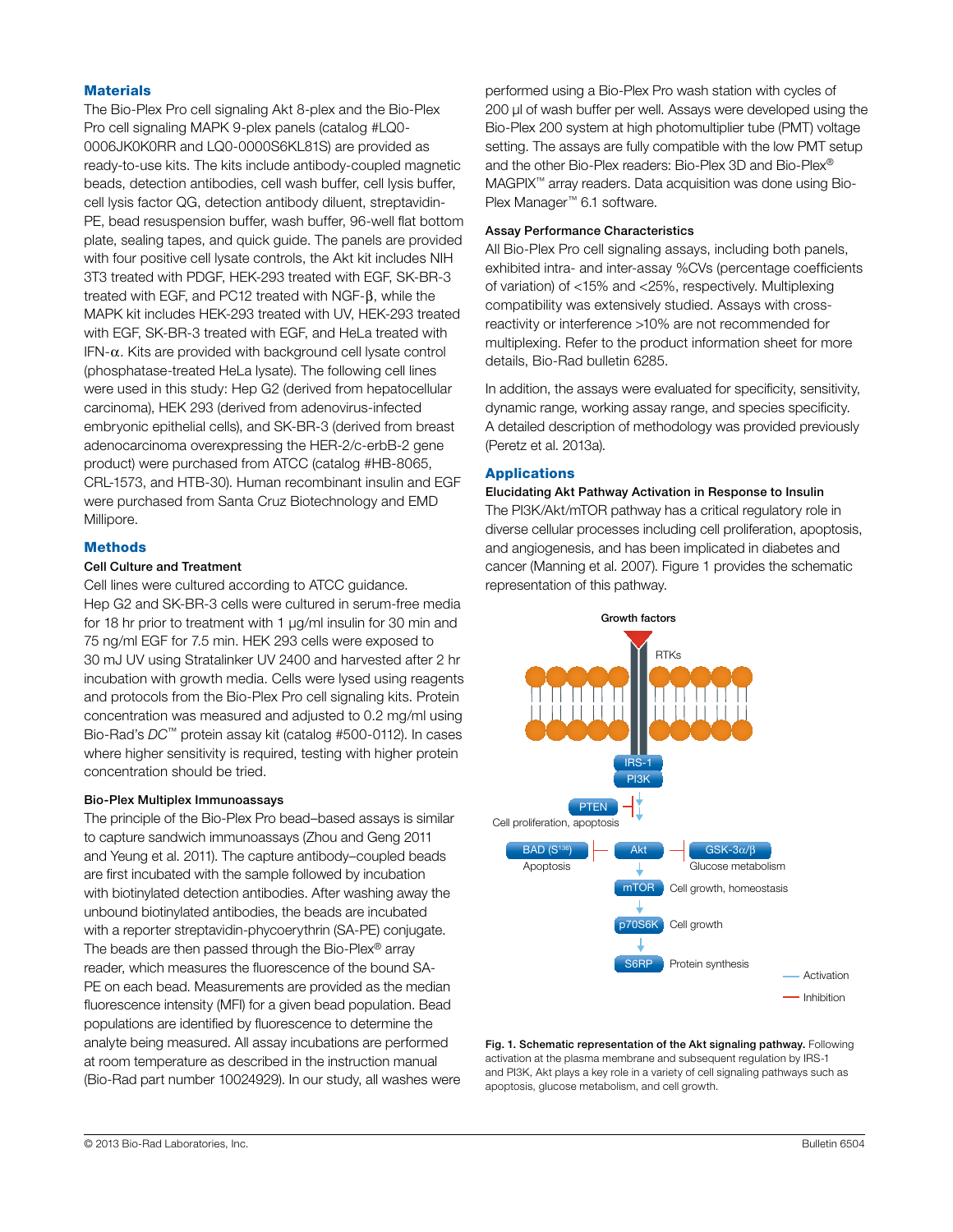To evaluate the performance of the Bio-Plex Pro cell signaling panel, Hep G2 cells were treated with insulin, a key activator of the Akt pathway, and analyzed with the following assays: IR-β (Tyr<sup>1146</sup>), Akt 8-plex panel, and a custom 2-plex Akt (Thr<sup>308</sup>) and p70 S6 kinase (Thr<sup>421</sup>/Ser<sup>424</sup>) panel. As expected, a strong phosphorylation response was observed for IR- $\beta$  (Figure 2, A). A clear, over twofold increase was observed for Akt (Ser<sup>473</sup>), Akt (Thr<sup>308</sup>), p70 S6 kinase (Thr<sup>389</sup>), p70 S6 kinase (Thr<sup>421</sup>/Ser<sup>424</sup>), S6 ribosomal protein (Ser<sup>235</sup>), and BAD (Ser<sup>136</sup>) (Figure 2, B and D).

A significant response was also observed for IRS-1 (Ser<sup>636</sup>) and mTOR (Ser<sup>2448</sup>), but not for PTEN (Ser<sup>380</sup>) and GSK-3 $\alpha$ / $\beta$  (Ser<sup>21</sup>) (Figure 2, B). Since GSK-3 $\alpha$ / $\beta$  (Ser<sup>21</sup>) untreated and treated readouts were saturated at ~30,000 MFI, the same plate was reread at low PMT voltage after bead resuspension in 100 µl of resuspension buffer. At low PMT clear discrimination was observed that is consistent with Akt activation of GSK- $3\alpha/\beta$ (Figure 2, C) (Dummler and Hemmings 2004).



Fig. 2. Detection of protein phosphorylation using the Bio-Plex Pro cell signaling panel on Hep G2 cells treated with insulin. Untreated (iii) and insulintreated ( $\blacksquare$ ) cells were harvested to obtain a final protein concentration of 0.2 mg/ml (50 µl/well) by (A) IR-B (Tyr<sup>1146</sup>) assay, (B) Akt 8-plex panel, (C) reread of **B** at low PMT, and (D) 2-plex panel that included Akt (Thr<sup>308</sup>) and p70 S6 kinase (Thr<sup>421</sup>/Ser<sup>424</sup>). \**P* <0.05 compared with untreated control. MFI, median fluorescence intensity.

Measurements of protein phosphorylation may be biased by protein degradation and errors associated with methods used in quantitating protein concentration. Here, a study was conducted to include the detection of five total and two housekeeping proteins to establish the integrity of our results. The panel included a 7-plex panel made of total Akt, mTOR,

 $p70$  S6 kinase, GSK-3 $\beta$ , PTEN, and two housekeeping proteins,  $\beta$ -actin and GAPDH. We found similar levels of these proteins in untreated and insulin-treated Hep G2 cells, providing stronger confidence in the observed changes in phosphorylation (Figure 3).



Fig. 3. Measurement of total proteins and housekeeping proteins. Seven assays were combined into one 7-plex panel to study total protein expression in untreated  $($  and insulin-treated cells  $($   $)$ . MFI, median fluorescence intensity.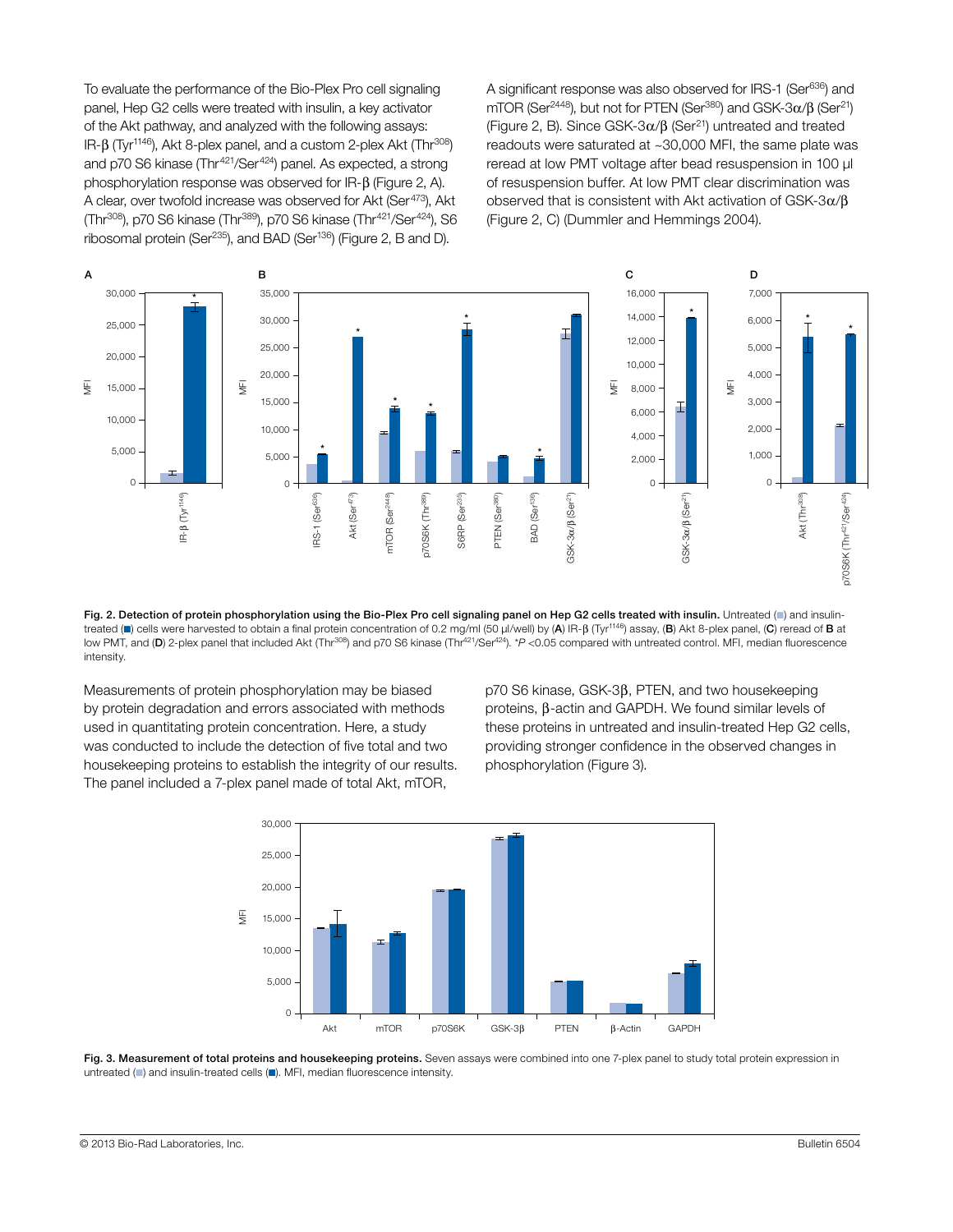#### MAPK Signal Transduction Pathways in Growth and Stress

MAPK pathways are activated by a variety of external stimuli including growth factors, stress, and G protein-coupled receptors (GPCRs). These evolutionarily conserved kinases Messing that regulate fundamental cellular processes such as proliferation, we also tested to survival, differentiation, and apoptosis in all eukaryotes (Cargnello and Roux 2011 and Morrison 2012).

A multiplex panel to study the MAPK signal transduction pathway was developed, which comprises nine key phosphoproteins of three MAPK cascades (Figure 4). To evaluate the performance of this panel, we studied two classic stimuli — a growth factor (in this case EGF) and stress (UV radiation) in SK-BR-3 and HEK 293 cell lines.

Our results showed that EGF was able to activate MEK1, all three MAPKs (Erk1/2, p38 MAPK, and JNK), two transcription factors (ATF-2 and Stat3), as well as p90 RSK and HSP27, but not p53 (Figure 5). As expected, UV irradiation resulted in a very different activation profile with strong phosphorylation of p38 MAPK and JNK, but not the MEK1-Erk1/2 module (Morrison 2012). Of the transcription factors, only p53 (Ser<sup>15</sup>)

was strongly phosphorylated, which is consistent with its activation in response to signals arising from DNA-damaging UV radiation (She et al. 2000).

We also tested these lysates for phosphorylation of c-Jun with singleplex assay (Figure 5). The c-Jun assay was not included in the panel, as it cross-reacts with ATF-2, both proteins being components of the transcription factor activator protein-1 (AP-1). Treatment of EGF led to twofold activation of c-Jun (Ser<sup>63</sup>) while HEK 293 cells were characterized with high c-Jun (Ser<sup>63</sup>) expression even without radiation.

EGF receptor activation was confirmed with Bio-Plex Pro cell signaling EGF receptor (EGFR) (Tyr<sup>1068</sup>) and EGFR (Tyr1173) assays (Figure 6). Consistent with HER-2 activation by phosphorylated EGFR, we observed an increase in phosphorylation of HER-2 at tyrosine 1248 (Qian et al. 1994). All three assays resulted in high detection of receptor phosphorylation with fivefold increase in treated cells. We further demonstrate that the levels of total HER-2 protein in treated cells did not change upon treatment with EGF, confirming posttranslational modification (Figure 6).



Fig. 4. Schematic representation of MAPK signaling pathway targets. The blue colored targets are part of the MAPK 9-plex panel and the green colored targets are available separately.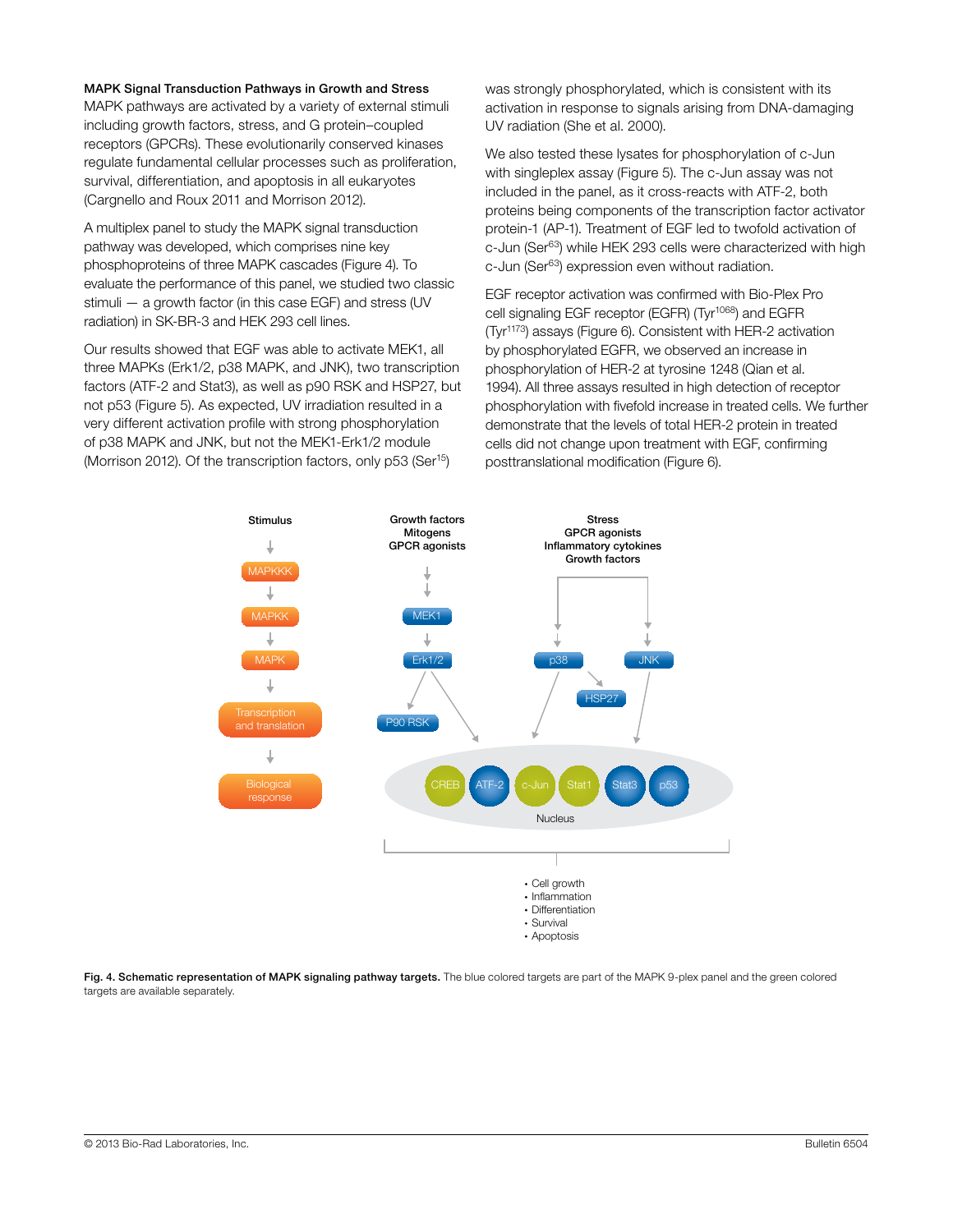

Fig. 5. EGF and UV activation of MAPK pathways. Using the Bio-Plex Pro cell signaling MAPK 9-plex panel and c-Jun (Ser<sup>63</sup>) singleplex assay, activation by phosphorylation of specific proteins were shown from SK-BR-3 cells untreated (=) and EGF-treated (=), and HEK 293 cells untreated (=) and UV-treated (=). \**P* <0.05 compared with untreated control. MFI, median fluorescence intensity.



Fig. 6. EGFR and HER-2 activation in response to EGF. Untreated and EGF-treated SK-BR-3 0.2 mg/ml lysates (50 µl/well) were analyzed by Bio-Plex Pro cell signaling singleplex assays in duplicates. MFI, median fluorescence intensity.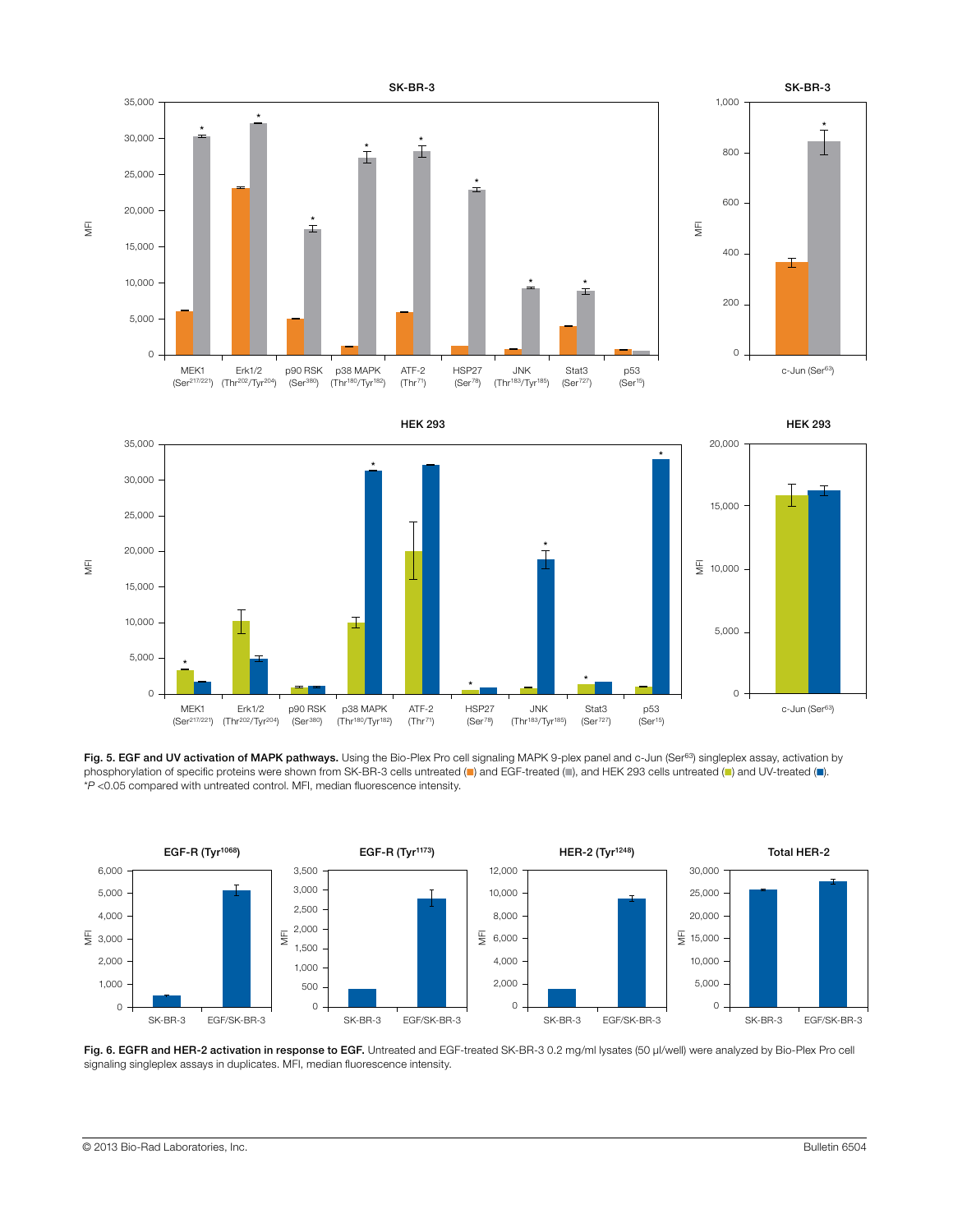#### Multiplexibility Studies

Changes in immunoassay mutliplexibility may result in variability in readout, which is mainly due to changes in antibody detection concentration and antibody cross-reactivity. The Bio-Plex Pro cell signaling assays were developed and optimized to minimize such effects. Assays with ≥10% cross-reactivity or interference are not recommended for multiplexing (see Methods). Here we

describe two assay examples designed to detect interferences related to changes in multiplexibility. In the first study we tested to see if the addition of a target protein assay would affect the total assay outcome.  $IR-\beta$  (Tyr<sup>1146</sup>) assay was added to the Akt 8-plex panel to form a 9-plex panel (Figure 7). As expected from our cross-reactivity studies, we observed no effect of adding IR-β (Tyr<sup>1146</sup>) to the Akt 8-plex panel (Figure 7).



Fig. 7. Addition of IR-ß assay to Akt 8-plex panel does not show interference. Insulin stimulated Hep G2 cells were studied with a 9-plex panel (=) made with Akt 8-plex panel and IR-B (Tyr<sup>1146</sup>) assay. The Akt 8-plex panel (.) results are from Figure 2 and are added for easy comparison. MFI, median fluorescence intensity.

In the second study, levels of phosphoproteins in EGF-treated SK-BR-3 cells were measured with either a singleplex assay or by the MAPK 9-plex panel to see if there was a difference between the outcomes. Consistent with our cross-reactivity

data, no significant differences were observed when testing the same lysate in a singleplex format as compared to the 9-plex configuration (Figure 8).



Fig. 8. Singleplex vs. multiplex comparison of MAPK panel assays. EGF-treated SK-BR-3 cell lysate was studied using the MAPK 9-plex panel (.) and singleplex assays (n). Protein phosphorylation was measured on the same plate in duplicates as described in Methods. MFI, median fluorescence intensity.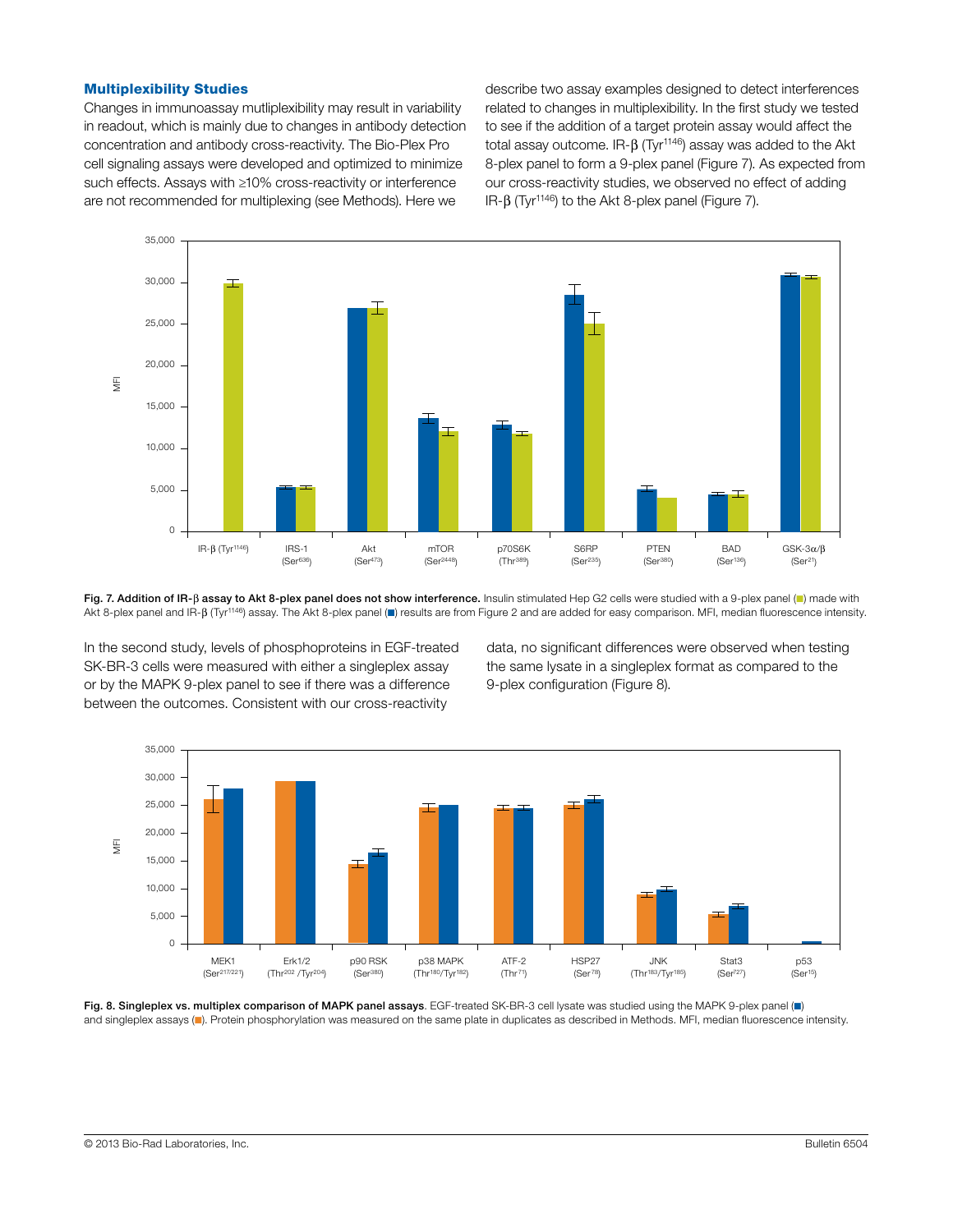#### **Discussion**

Akt is stimulated via receptor tyrosine kinases that are activated by ligands such as PDGF, EGF, FGF basic, VEGF, insulin, and IGF-1 as well as by G protein–coupled receptors and other stimuli like heat shock and  $H_2O_2$ . Attempts to characterize insulin and IGF-1 signaling led to the discovery that activation of Akt is accomplished by phosphorylation of residues Thr<sup>308</sup> and Ser<sup>473</sup> (Brazil and Hemmings 2001). The Bio-Plex Pro cell signaling Akt panel is designed for the sensitive detection of phosphorylated proteins involved in this signaling cascade. It should be noted that more assays relevant to the Akt pathway were developed but not included in this panel like PI3K, CREB, Akt (Thr<sup>308</sup>), and p70 S6 kinase (Thr421/Ser424).

The utility of this panel was tested using Hep G2 cells treated with insulin, a well-established stimulator of the Akt signaling pathway. In clear agreement with published data, we observed the phosphorylation of IR- $\beta$ , IRS-1, Akt (Thr<sup>308</sup> and Ser<sup>473</sup>), mTOR, p70 S6 kinase (Thr<sup>389</sup> and Thr<sup>421</sup>/Ser<sup>424</sup>), S6 ribosomal protein, BAD, and GSK- $3\alpha/\beta$  (Hemmings and Restucia 2012).

MAP kinases control three main cascades of signal transduction. The MAPK panel was configured for detection of nine kinases participating in these pathways. These nine kinases are involved in growth, survival, differentiation, development, inflammation, and apoptosis. In this study, we demonstrated the utility of this panel using two classic stimuli, EGF (growth factor) and UV (stress). Stimulation by EGF led to the phosphorylation of EGFR and the orphan receptor HER-2, supporting the EGFR/HER-2 heterodimerization model of HER-2 activation. Receptor activations were accompanied by phosphorylation of eight downstream effectors, MEK1, Erk1/2, p90 RSK, ATF-2, Stat3, p38 MAPK, JNK, and HSP27. As expected, UV treatment resulted in a markedly different activation profile, where MEK1, Erk1/2, and P90 RSK showed little or no response, and p38 MAPK and JNK were strongly phosphorylated. Consistent with previous reports, we observed a 30-fold increase in phosphorylated p53 (Ser15) in UV-treated cells.

Once a protein kinase is activated, its activity is subsequently downregulated through a variety of mechanisms including phosphatase activity and protein degradation (Lu and Hunter 2009). These mechanisms can be deciphered using Bio-Plex Pro cell signaling assays. For example, decline in phosphorylation with unchanged total protein level would suggest downregulation by a phosphatase while a decline in protein content would suggest protein degradation. In addition, total protein detection is relevant for confirming sample consistency, preparation, and loading. These sample quality controls can also be addressed with Bio-Plex Pro assays developed for the detection of housekeeping proteins b-actin and GAPDH.

It should be noted that all the Bio-Plex assays described in this publication were performed using less than two

96-well plates, including positive and control lysates, and can be accomplished in 24–48 hr by one investigator. Thus, by measuring multiple markers simultaneously, studies can be done with reduced time, cost, and sample volume compared to more traditional methods such as ELISA and western blotting. While the studies presented in this tech note focused on the effects of external activators, the same assays can be used to quickly generate a wealth of information on different aspects of signal transduction such as the basal phosphorylation levels in cells, effective concentration of mitogens, and effects of kinase inhibitors on signal transduction pathways.

The studies presented here are in agreement with published data and confirm the exceptional sensitivity and specificity of the Bio-Plex Pro cell signaling assays in mapping intricate Akt and MAPK pathways. Furthermore, these results complement previous studies of small molecule kinase inhibitors and signal transduction pathways in human cancer tissue (Peretz et al. 2013a and 2013b).

#### **References**

Boulanger LM et al. (2001). Neuronal plasticity and cellular immunity: shared molecular mechanisms. Curr Opin Neurobiol 11, 568–578.

Brazil PD and Hemmings AB (2001). Ten years of protein kinase B signaling: A hard Akt to follow. Trends Biochem Sci 26, 657–664.

Cargnello M and Roux PP (2011). Activation and function of the MAPKs and their substrates, the MAPK-activated protein kinases. Microbiol and Mol Biol Rev 75, 50–83.

Chang L and Karin M (2001). Mammalian MAP kinase signaling cascades. Nature 410, 37–40.

Dale E et al. (2008). Second-generation multiplex immunoassays. BioRadiations 125, 16–21.

Dummler AB and Hemmings AB (2004). Protein kinase B. Encyclopedia of Biological Chemistry 3, 516–522.

Hemmings AB and Restucia FD (2012). PI3K-PKB/AKT pathway. Cold Spring Harb Perspect Biol 4, 1–3.

Lu Z and Hunter T (2009). Degradation of activated protein kinases by ubiquitination. Annu Rev Biochem 78, 435–475.

Manning DB et al. (2007). AKT/PKB Signaling: Navigating Downstream. Cell 129, 1261–1274.

Manning G et al. (2002). The protein kinase complement of the human genome. Science 298, 1912–1934.

Morrison KD (2012). MAP kinase pathways. Cold Spring Harb Perspect Biol 4, 1–5.

Peretz D et al. (2013a). Validation and application of Bio-Plex Pro cell signaling assays. Bio-Rad Bulletin 6331.

Peretz D et al. (2013b). Profiling of cell signaling pathways and angiogenesis biomarkers in human cancer tissue. Bio-Rad Bulletin 6330.

Qian X et al. (1994). Heterodimerization of epidermal growth factor receptor and wild-type or kinase-deficient Neu: A mechanism of interreceptor kinase activation and transphosphorylation. PNAS 91, 1500–1504.

She Q-B et al. (2000). ERKs and p38 kinase phosphorylate p53 protein at serine 15 in response to UV radiation. J Biol Chemistry 275, 20444–20449.

Yates D (2011). Development: Directing development through phosphorylation. Nat Rev Neurosci 12, 248–249.

Yeung D et al. (2011). Multiplex analysis of rat cytokines and diabetes biomarkers using Bio-Plex Pro rat cytokine and diabetes assays. Bio-Rad Bulletin 6119.

Zhou H and Geng W (2011). Analysis of murine Th17 cytokine profiles using the Bio-Plex Pro mouse Th17 panel. Bio-Rad Bulletin 6118.